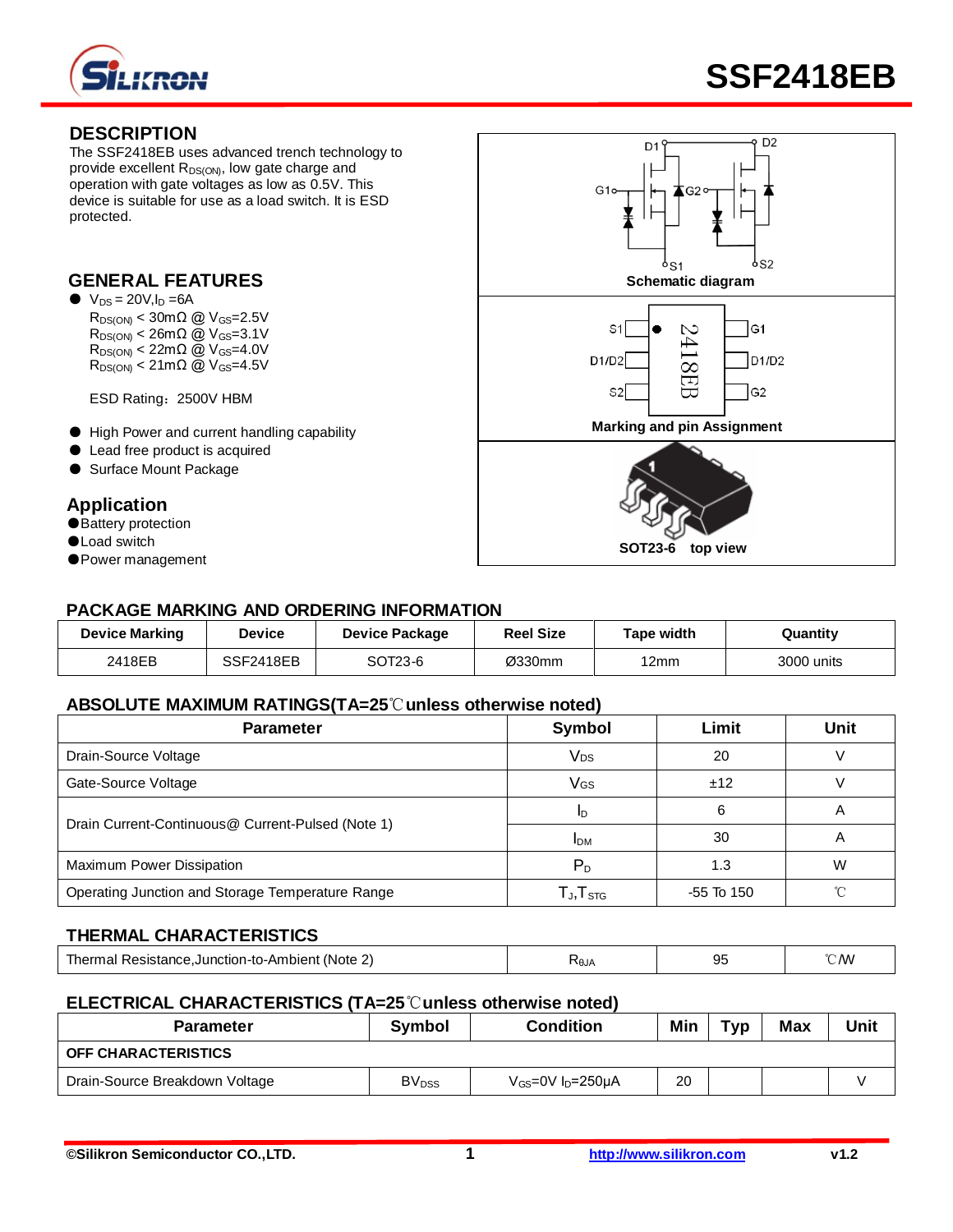

# **SSF2418EB**

| Zero Gate Voltage Drain Current           | $I_{DSS}$                | $V_{DS} = 20V$ , $V_{GS} = 0V$                   |     |                | 1            | μA           |  |  |
|-------------------------------------------|--------------------------|--------------------------------------------------|-----|----------------|--------------|--------------|--|--|
| Gate-Body Leakage Current                 | lgss                     | $V_{GS} = \pm 10V, V_{DS} = 0V$                  |     |                | ±10          | uA           |  |  |
| <b>ON CHARACTERISTICS (Note 3)</b>        |                          |                                                  |     |                |              |              |  |  |
| <b>Gate Threshold Voltage</b>             | $V_{GS(th)}$             | $V_{DS} = V_{GS}$ , $I_D = 250 \mu A$            | 0.5 |                | $\mathbf{1}$ | $\vee$       |  |  |
| Drain-Source On-State Resistance          | $R_{DS(ON)}$             | $V_{GS}$ =4.5V, $I_D$ =6A                        |     | 18             | 21           | $m\Omega$    |  |  |
|                                           |                          | $V_{GS} = 4.0 V, I_D = 5.5 A$                    |     | 19             | 22           | $m\Omega$    |  |  |
|                                           |                          | $V_{GS} = 3.1 V, I_D = 5A$                       |     | 21             | 26           | $m\Omega$    |  |  |
|                                           |                          | $V_{GS}$ =2.5V, $I_D$ =4A                        |     | 25             | 30           | $m\Omega$    |  |  |
| <b>Forward Transconductance</b>           | $g_{FS}$                 | $V_{DS}=5V, I_D=6A$                              |     | $\overline{7}$ |              | $\mathsf{s}$ |  |  |
| <b>DYNAMIC CHARACTERISTICS (Note4)</b>    |                          |                                                  |     |                |              |              |  |  |
| Input Capacitance                         | $C_{\text{lss}}$         |                                                  |     | 650            |              | PF           |  |  |
| <b>Output Capacitance</b>                 | C <sub>oss</sub>         | $V_{DS} = 10V, V_{GS} = 0V,$<br>$F=1.0MHz$       |     | 170            |              | <b>PF</b>    |  |  |
| Reverse Transfer Capacitance              | C <sub>rss</sub>         |                                                  |     | 150            |              | PF           |  |  |
| <b>SWITCHING CHARACTERISTICS (Note 4)</b> |                          |                                                  |     |                |              |              |  |  |
| Turn-on Delay Time                        | $t_{d(on)}$              |                                                  |     | 20             |              | nS           |  |  |
| Turn-on Rise Time                         | $t_{r}$                  | $V_{DD} = 10V$ , $I_D = 1A$                      |     | 50             |              | nS           |  |  |
| Turn-Off Delay Time                       | $t_{d(off)}$             | $V_{GS}$ =4.5V, R <sub>GEN</sub> =10 $\Omega$    |     | 64             |              | nS           |  |  |
| <b>Turn-Off Fall Time</b>                 | $t_{\rm f}$              |                                                  |     | 40             |              | nS           |  |  |
| <b>Total Gate Charge</b>                  | $Q_{q}$                  |                                                  |     | 8              |              | nC           |  |  |
| Gate-Source Charge                        | $Q_{gs}$                 | $V_{DS} = 10V$ , $I_D = 6A$ ,<br>$V_{GS} = 4.5V$ |     | 1.5            |              | nC           |  |  |
| Gate-Drain Charge                         | $\mathsf{Q}_{\text{gd}}$ |                                                  |     | $\overline{2}$ |              | nC           |  |  |
| <b>DRAIN-SOURCE DIODE CHARACTERISTICS</b> |                          |                                                  |     |                |              |              |  |  |
| Diode Forward Voltage (Note 3)            | $V_{SD}$                 | $V_{GS} = 0V, I_S = 1A$                          |     | 0.76           | 1.1          | V            |  |  |

### **NOTES:**

**1.** Repetitive Rating: Pulse width limited by maximum junction temperature.

**2.** Surface Mounted on FR4 Board, t ≤ 10 sec.

**3.** Pulse Test: Pulse Width ≤ 300μs, Duty Cycle ≤ 2%.

**4.** Guaranteed by design, not subject to production testing.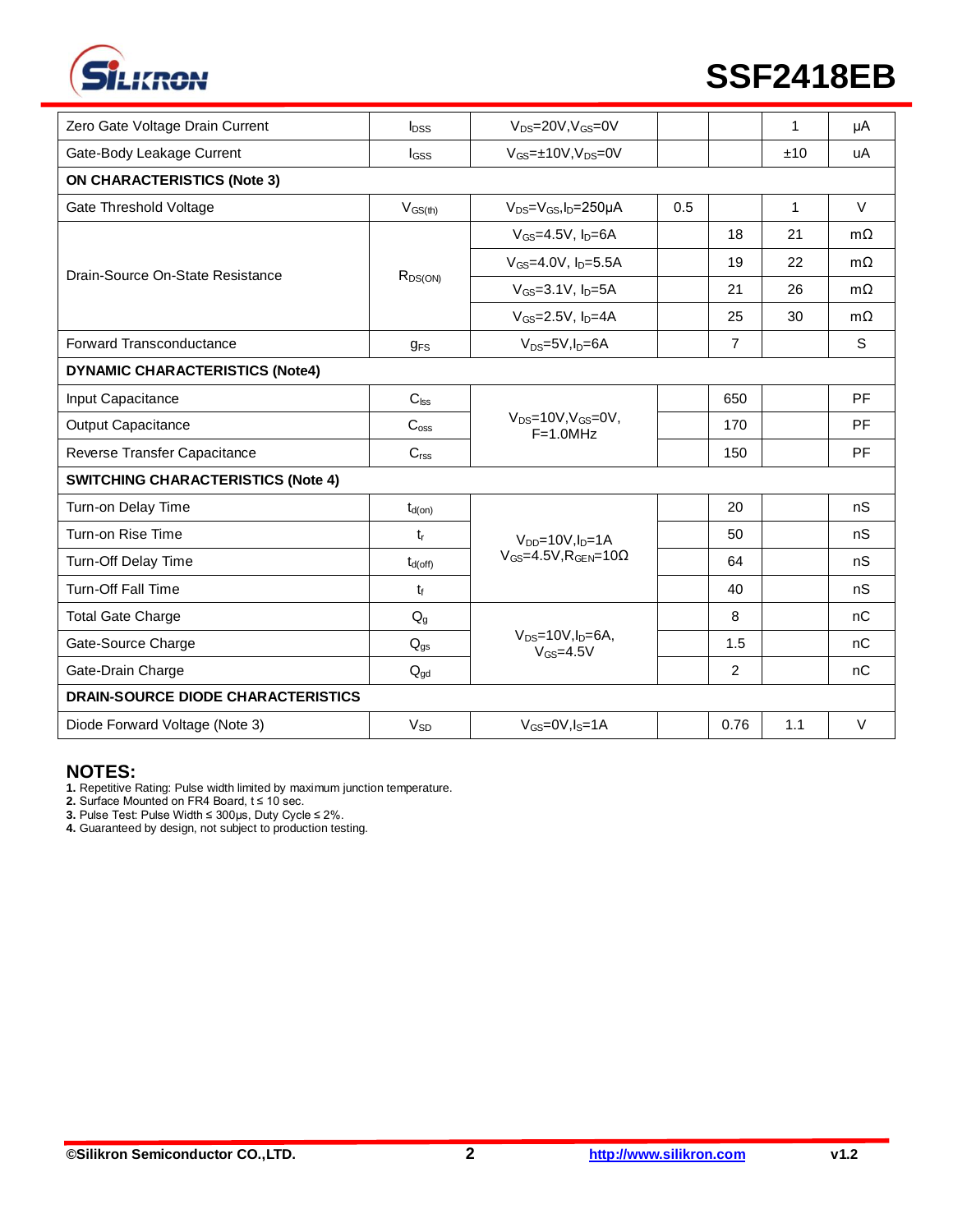

# **TYPICAL ELECTRICAL AND THERMAL CHARACTERISTICS**



**Figure 3 Normalized Maximum Transient Thermal Impedance**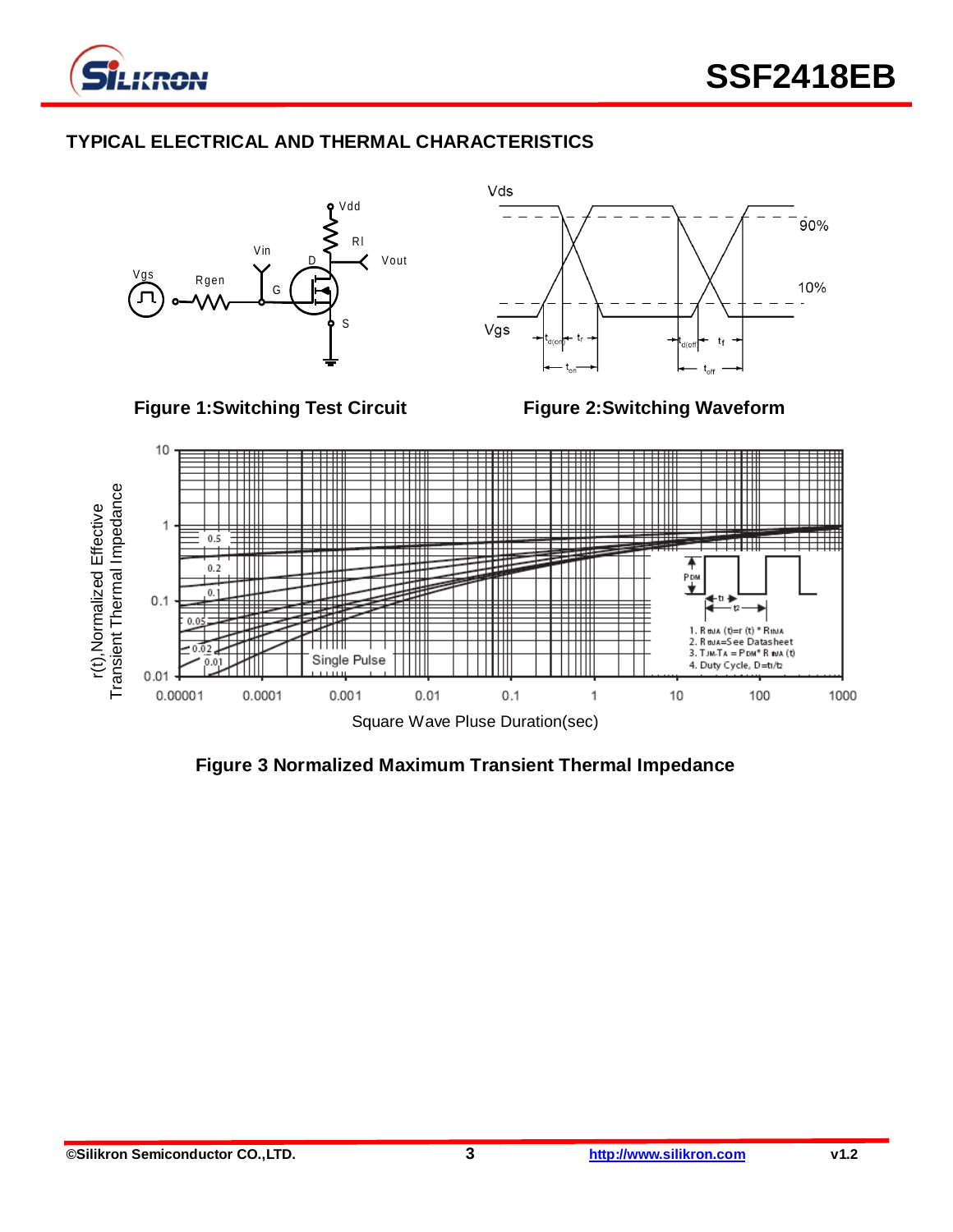

# **SOT23-6 PACKAGE INFORMATION**

#### **Dimensions in Millimeters (UNIT:mm)**



# **NOTES**:

1. All dimensions are in millimeters.

L  $\boldsymbol{\theta}$ 

2. Dimensions are inclusive of plating

3. Package body sizes exclude mold flash and gate burrs. Mold flash at the non-lead sides should be less than 6 mils.

0.600

 $8<sup>0</sup>$ 

4. Dimension L is measured in gauge plane.

5. Controlling dimension is millimeter, converted inch dimensions are not necessarily exact.

0.300

 $0<sup>0</sup>$ 

0.012

 $0<sup>0</sup>$ 

0.024

 $8<sup>0</sup>$